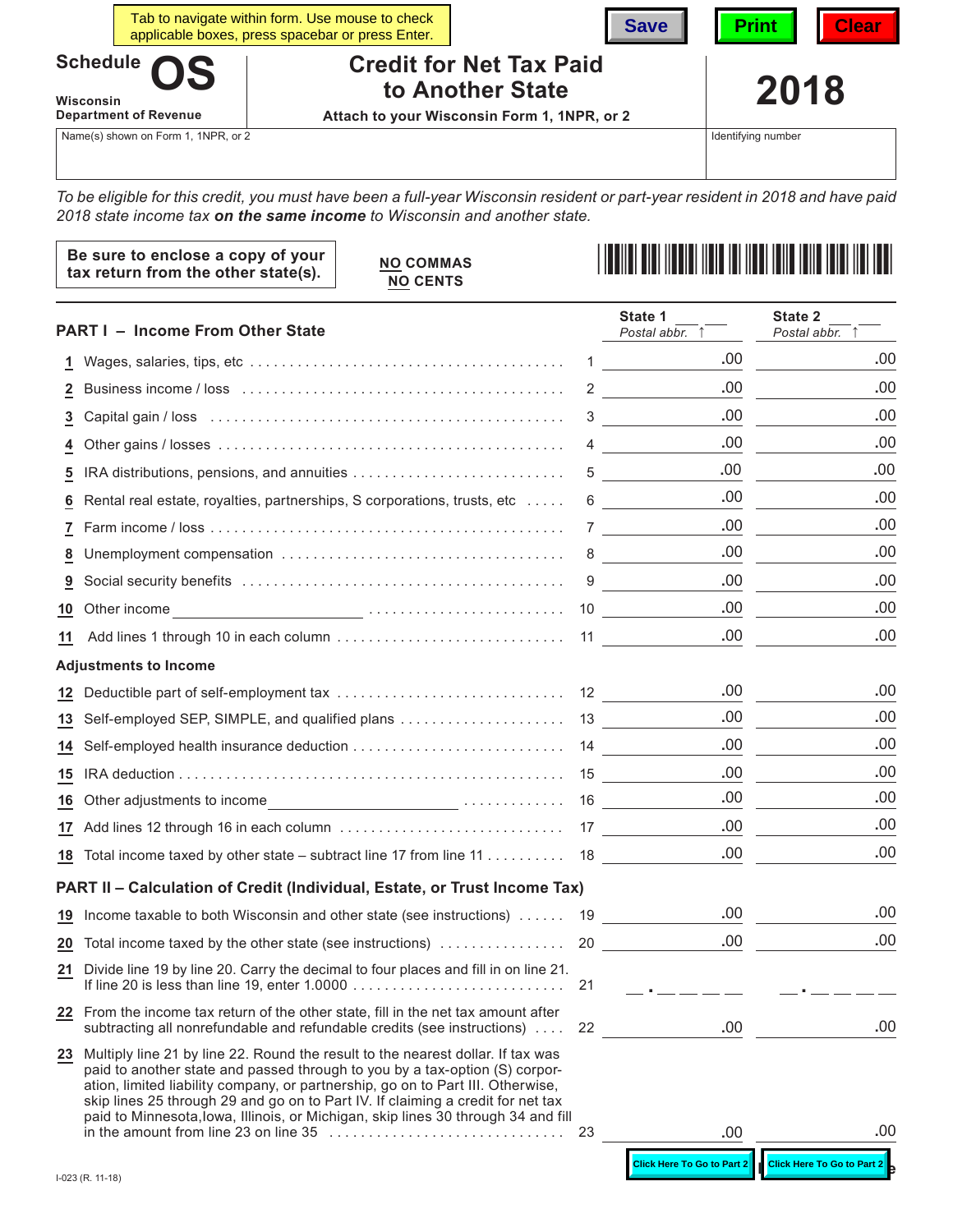## **NO COMMAS; NO CENTS**

|    | PART III - Calculation of Credit (Tax-option (S) Corporation,<br>Limited Liability Company, and Partnership Income and Franchise Tax)                                                                                               |    | State 1                                                                                                                                                                                                                                                                                                                                                                                                                                                                    | State 2 |
|----|-------------------------------------------------------------------------------------------------------------------------------------------------------------------------------------------------------------------------------------|----|----------------------------------------------------------------------------------------------------------------------------------------------------------------------------------------------------------------------------------------------------------------------------------------------------------------------------------------------------------------------------------------------------------------------------------------------------------------------------|---------|
|    | 24 Postal abbreviation for state to which tax was paid                                                                                                                                                                              | 24 | $\frac{1}{2} \left( \frac{1}{2} \right) \left( \frac{1}{2} \right) \left( \frac{1}{2} \right) \left( \frac{1}{2} \right) \left( \frac{1}{2} \right) \left( \frac{1}{2} \right) \left( \frac{1}{2} \right) \left( \frac{1}{2} \right) \left( \frac{1}{2} \right) \left( \frac{1}{2} \right) \left( \frac{1}{2} \right) \left( \frac{1}{2} \right) \left( \frac{1}{2} \right) \left( \frac{1}{2} \right) \left( \frac{1}{2} \right) \left( \frac{1}{2} \right) \left( \frac$ |         |
| 25 | Income taxable to both Wisconsin and other state (see instructions)                                                                                                                                                                 |    | .00.<br>25                                                                                                                                                                                                                                                                                                                                                                                                                                                                 | .00     |
| 26 | Total income taxed by the other state (see instructions)                                                                                                                                                                            | 26 | .00.                                                                                                                                                                                                                                                                                                                                                                                                                                                                       | .00     |
|    | 27 Divide line 25 by line 26. Carry the decimal to four places and fill in on line                                                                                                                                                  | 27 | the company of the company                                                                                                                                                                                                                                                                                                                                                                                                                                                 |         |
|    | 28 From the income tax return of the other state, fill in the net tax amount after<br>subtracting all nonrefundable and refundable credits (see instructions)                                                                       | 28 | .00                                                                                                                                                                                                                                                                                                                                                                                                                                                                        | .00     |
| 29 | Multiply line 27 by line 28. Round the result to the nearest dollar. If claiming<br>a credit for net tax paid to Minnesota, Iowa, Illinois, or Michigan, skip lines<br>30 through 34 and fill in the amount from line 29 on line 36 | 29 | .00.                                                                                                                                                                                                                                                                                                                                                                                                                                                                       | .00     |
|    | <b>PART IV - Credit Allowed</b>                                                                                                                                                                                                     |    |                                                                                                                                                                                                                                                                                                                                                                                                                                                                            |         |
| 30 | Income taxable to both Wisconsin and other state (see instructions)                                                                                                                                                                 | 30 | .00                                                                                                                                                                                                                                                                                                                                                                                                                                                                        | .00     |
| 31 | Wisconsin income from Form 1, line 13, Form 1NPR, line 31, or Form 2, see                                                                                                                                                           |    | .00<br>31                                                                                                                                                                                                                                                                                                                                                                                                                                                                  | .00     |
|    | 32 Divide line 30 by line 31. Carry the decimal to four places and fill in on line<br>32. If line 31 is less than line 30, fill in 1.000                                                                                            | 32 | the company's company's com-                                                                                                                                                                                                                                                                                                                                                                                                                                               |         |
|    | <b>33</b> Fill in the Wisconsin net income tax from:<br>• Form 1, line 28, less the amounts on lines 29 and 30                                                                                                                      |    |                                                                                                                                                                                                                                                                                                                                                                                                                                                                            |         |
|    | • Form 1NPR, line 53, less the amounts on lines 54 and 55                                                                                                                                                                           |    |                                                                                                                                                                                                                                                                                                                                                                                                                                                                            |         |
|    |                                                                                                                                                                                                                                     |    | .00                                                                                                                                                                                                                                                                                                                                                                                                                                                                        | .00     |
| 34 | Multiply line 32 by line 33. Round the result to the nearest dollar  34                                                                                                                                                             |    | .00.                                                                                                                                                                                                                                                                                                                                                                                                                                                                       | .00     |
| 35 |                                                                                                                                                                                                                                     |    | .00.                                                                                                                                                                                                                                                                                                                                                                                                                                                                       | .00     |
| 36 |                                                                                                                                                                                                                                     |    | .00.                                                                                                                                                                                                                                                                                                                                                                                                                                                                       | .00     |
| 37 |                                                                                                                                                                                                                                     |    | .00                                                                                                                                                                                                                                                                                                                                                                                                                                                                        | .00     |
|    | 38 Fill in the smaller of line 34 or line 37. If claiming a credit for net tax paid to<br>Minnesota, Iowa, Illinois, or Michigan, fill in the amount from line 37 38                                                                |    | .00.                                                                                                                                                                                                                                                                                                                                                                                                                                                                       | .00     |
| 39 | Add the amounts in each column of line 38. Fill in the total here                                                                                                                                                                   |    | 39                                                                                                                                                                                                                                                                                                                                                                                                                                                                         | .00.    |
|    | 40 If you have tax paid to more than 2 states, fill in the amount from line 39 of                                                                                                                                                   |    | 40                                                                                                                                                                                                                                                                                                                                                                                                                                                                         | .00     |
|    | 41 Add lines 39 and 40. This is your credit for tax paid to another state                                                                                                                                                           |    | 41                                                                                                                                                                                                                                                                                                                                                                                                                                                                         | .00     |

# 

**Return to Page 1**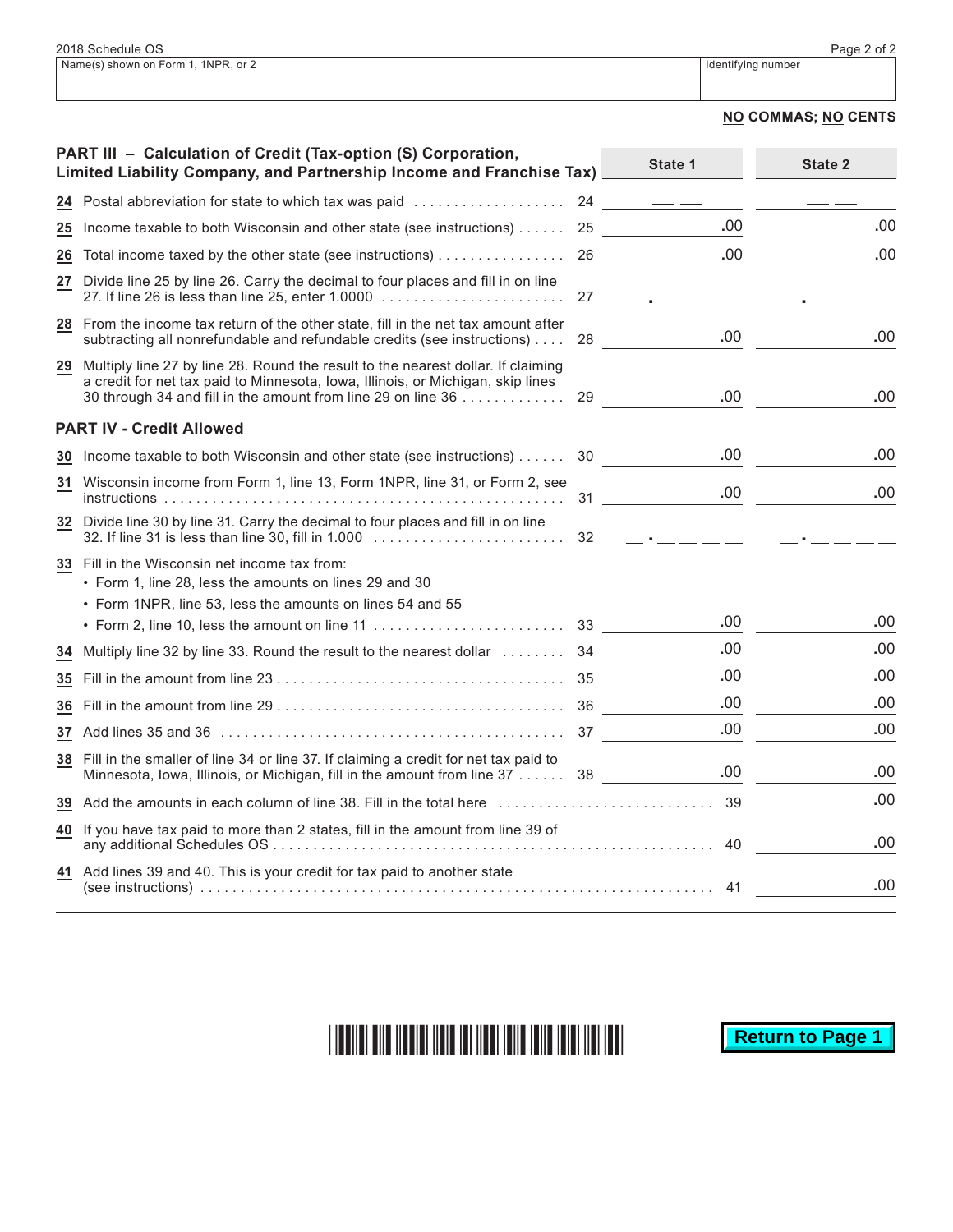## **CAUTION**

On Friday, December 14, Governor Scott Walker signed [2017 Wisconsin Act 368.](https://docs.legis.wisconsin.gov/2017/related/acts/368.pdf) The law allows taxoption (S) corporations to elect to be taxed at the entity level effective for taxable years beginning on or after January 1, 2018.

As a result of the new law, tax-option (S) corporations may claim the credit for tax paid to another state for tax that was paid on a composite income or franchise tax return filed with another state on behalf of its shareholders or members that are residents of this state. Therefore, the credit for tax paid to another state by the corporation may not be claimed by the individual resident shareholders or members. In addition, an individual resident shareholder may not claim a credit for taxes he or she paid to another state on income taxed at the entity level in Wisconsin.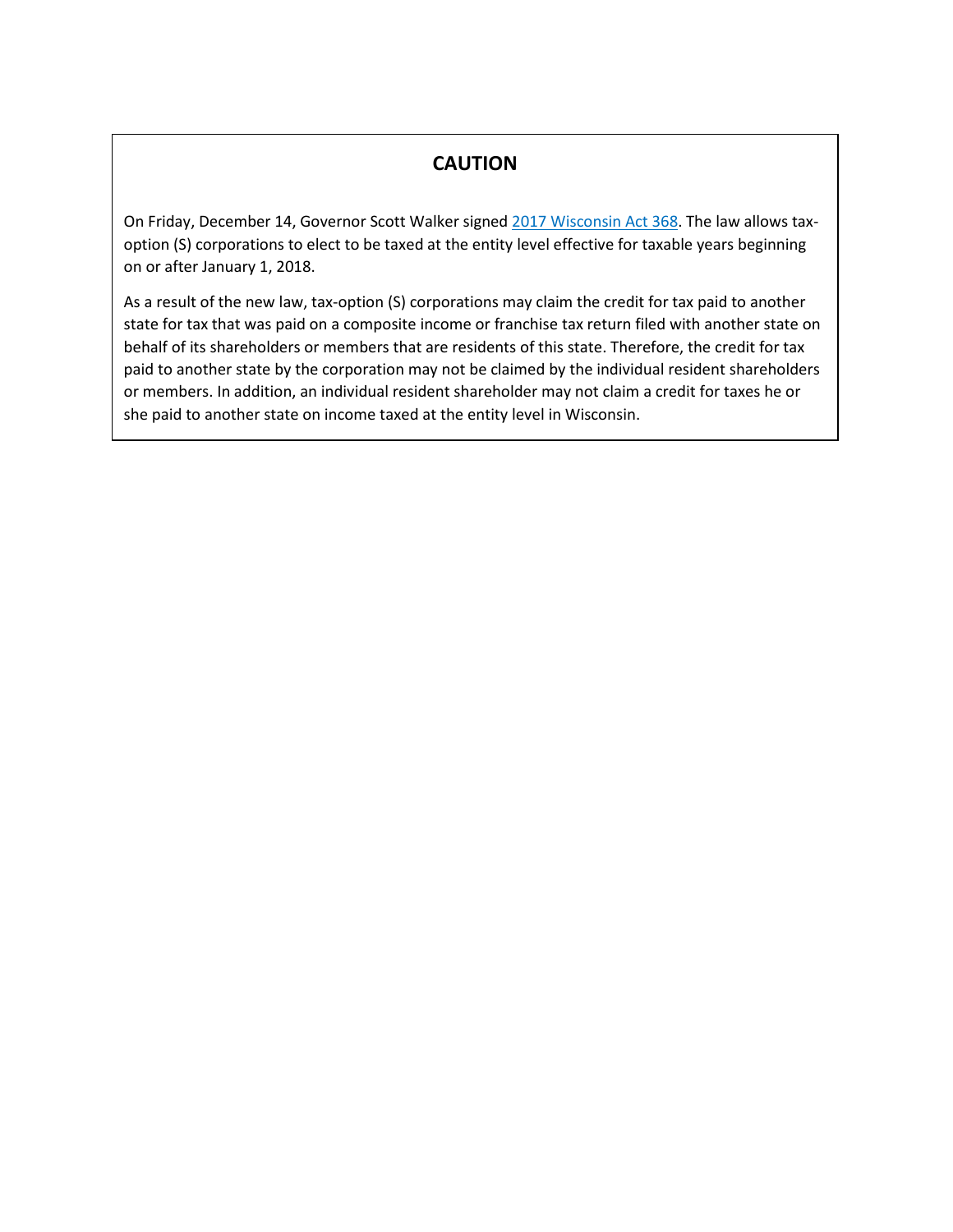## **General Instructions**

## **Purpose of Schedule OS**

Schedule OS is used by individuals, estates, and trusts to compute the credit for net income tax paid to another state.

For additional information on this credit, get Publication 125, *Credit for Tax Paid to Another State*, from any department office or our website at [revenue.wi.gov.](https://www.revenue.wi.gov)

## **Who Is Eligible For the Credit**

You may be eligible for the credit for net income tax paid to another state if:

- You were a Wisconsin resident for all or part of 2018, and
- You paid 2018 income tax to Wisconsin and to another state or the District of Columbia on the same income. "State" does not include the Commonwealth of Puerto Rico or the several territories organized by Congress.

You may **not** claim credit for any tax paid to a local unit of government that is not paid directly to the state (such as a city, county, or school district) or for any tax that is not an income tax (such as a severance tax, personal property tax, real estate tax, or sales and use tax).

**Limitations** The following limitations apply for 2018:

- The credit cannot be more than the amount of net tax paid to Wisconsin on income that is taxable to both Wisconsin and the other state. This limitation does not apply to income that is taxable to both Wisconsin and to Minnesota, Iowa, Illinois, or Michigan.
- You may not claim a credit for the manufacturing and agriculture credit based on eligible qualified production activities income used to compute the credit for net income tax paid to another state.

**Military Spouses** If you are a spouse of a servicemember and you were in another state solely to be with the servicemember serving in that state under military orders, you may not claim a credit for tax paid on wages earned in that state. Federal law prohibits states from taxing wages earned by a nonresident spouse of a servicemember. If tax was withheld from your wages, you must file a return with that state to obtain a refund.

**Wisconsin residents working in Illinois, Indiana, Kentucky, or Michigan** If you had 2018 state income tax withheld for Illinois, Indiana, Kentucky, or Michigan from income earned as an employee you received from working in one of those states, do **not** use Schedule OS. You can get a refund of the tax withheld for the period you were a Wisconsin resident by filing that other state's income tax return with that state. Income earned as an employee includes wages, salaries, tips, commissions, bonuses, etc. For more information, get Wisconsin Publication 121, *Reciprocity,* from any department office or on our website at [revenue.wi.gov](https://www.revenue.wi.gov).

If you paid 2018 net income tax to one of those states on income other than from wages, salaries, tips, commissions, bonuses, etc. (such as from a business, unemployment compensation, rental property, or from the sale of real property), you may be eligible for the credit based on that income. Complete Schedule OS.

**Part-year residents** To be eligible, you must have been a Wisconsin resident when you received the income that was taxed by both states.

**Nonresidents** You generally must be a full-year or part-year Wisconsin resident to claim the credit. There is a limited circumstance in which a nonresident may claim the credit. If you are a shareholder of a tax-option (S) corporation, member of a limited liability company treated as a partnership (LLC), or partner of a partnership that files its return on a fiscal-year basis, you may claim a credit for tax paid by such entity for a period during which you were a Wisconsin resident.

**Credit computed by a tax-option (S) corporation, limited liability company treated as a partnership (LLC), or partnership** You may claim the credit based on your share of income taxes paid to another state by a tax-option (S) corporation, LLC, or partnership if the income from the entity is included in Wisconsin income.

If the tax-option (S) corporation, LLC, or partnership filed a composite income tax return with another state and paid tax on your behalf to that state, complete lines 1-24 and 30-41. Use a separate column for each state to which tax was paid. Do not complete lines 25-29 to report the tax paid to the other state on your behalf. You may have to contact the entity to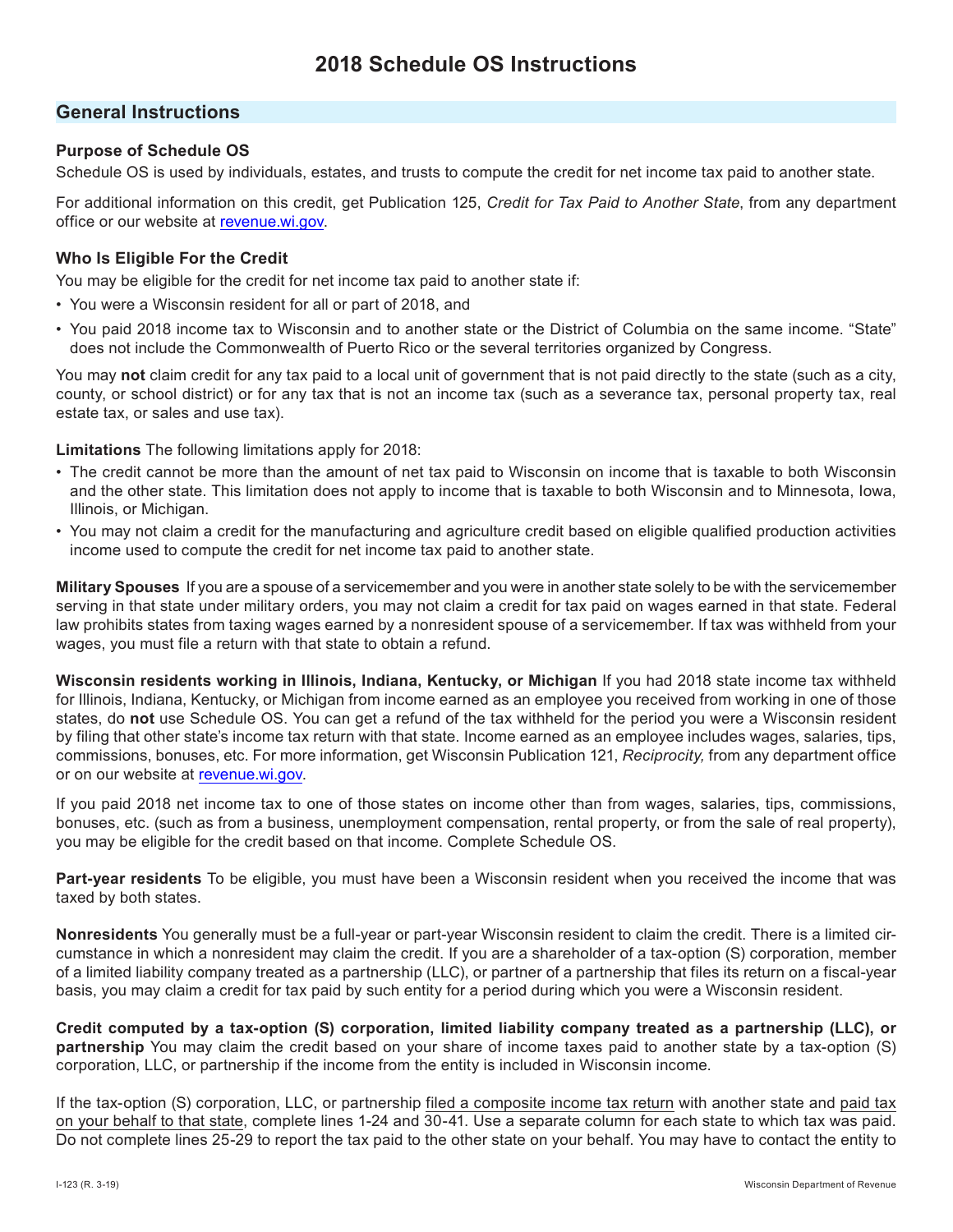determine the state to which the tax was paid, your distributive share of the entity's income on which tax was paid on your behalf, and the type of income on which the tax was paid (e.g., ordinary income from trade or business activities, long-term capital gain, interest income, etc.). You will need this information when completing Schedule OS.

If the tax-option (S) corporation, LLC, or partnership filed its own income tax return with another state and paid tax on its income to that state, complete lines 24-41. Use a separate column for each state to which tax was paid. Do not complete lines 1-23 to report the tax paid by the entity on its income. You may have to contact the entity to determine the state to which the tax was paid, your pro rata share of the amount of income taxable to the other state, and the type of income on which the tax was paid (for example, ordinary income from trade or business activities, long-term capital gain, interest, etc.). You will need this information when completing lines 24-41.

## **If You Paid Tax To More Than Two Other States**

If you paid 2018 net state income tax on the same income to Wisconsin and to more than two other states:

- 1. Complete additional Schedules OS, as needed, through line 39,
- 2. Add the amounts from line 39 from any additional Schedules OS, and
- 3. Fill in the total on line 40 of your first Schedule OS.

## **Line Instructions**

First complete your income tax return for the other state. The credit is computed using amounts from that other state's return.

**Note:** Be sure to enter the postal abbreviation for the state at the top of each column.

### **Part I - Income from Other State**

**Lines 1 – 17** Complete a separate column for each state to which tax was paid for 2018. Fill in the amount of each income and adjustment item that was taxed by the other state. These amounts are generally shown on a nonresident or part-year resident return or a schedule showing the other state source income attached to the other state return.

These line descriptions correspond to lines used for reporting income and adjustments for federal tax purposes. Do **not** fill in your federal income on these lines, even in those cases where the other state computes tax based on federal income and then prorates the tax based on the amount of that state source income to federal income. Fill in only the other state source income and adjustments.

**Note:** All items of income or adjustment shown on the other state's return must be listed on lines 1 – 17. If there is not a specific line on Schedule OS, include any income item on line 10 and any adjustment item on line 16. Enter a description of the item on the line provided. If the amount on line 10 or 16 includes more than one item, provide a schedule detailing each item.

If a tax-option (S) corporation, LLC, or partnership filed a composite income tax return with another state and paid tax to that state on your behalf, fill in the income on which tax was paid by the entity. For example, if the entity paid tax on your behalf on \$10,000 of business income and \$5,000 of long-term capital gain, fill in \$10,000 on line 2 and \$5,000 on line 3.

**Line 18** For each state, fill in the total income taxed by that state. This will generally be the amount on line 11 less the amount on line 17.

## **Part II – Calculation of Credit (Individual, Estate, or Trust Income Tax)**

**Line 19** Fill in the amount of income taxable by both Wisconsin and the other state on line 19.

**Note:** If you claimed the manufacturing and agriculture credit, do not include in the income taxable to both Wisconsin and the other state the amount of qualified production activities income used to compute the credit.

**CAUTION** Wisconsin taxes only 70% of the net gain on the sale of assets held more than one year (40% for net gain on the sale of farm assets). Most states tax 100% of such gain. When the credit is claimed for tax paid to another state for gain on the sale of property that was held more than one year, the amount of income taxable by Wisconsin is generally less than the amount taxed by the other state.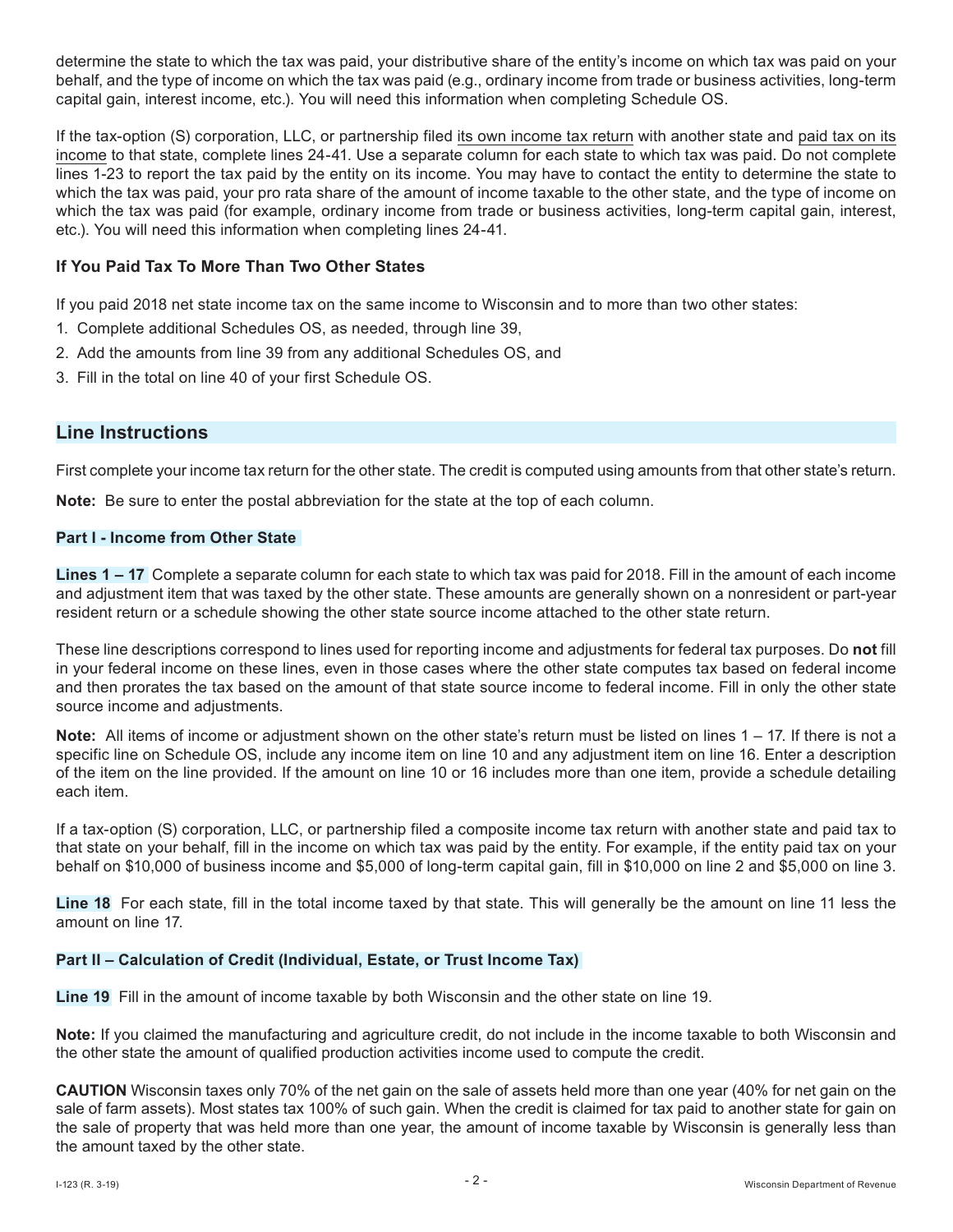*Example 1:* You filed an Illinois income tax return and reported a \$10,000 gain on the sale of property held more than one year. For Wisconsin tax purposes, you claim the 30% capital gain exclusion. The amount of income taxable by both Wisconsin and the other state is \$7,000 (\$10,000 less the \$3,000 capital gain exclusion).

*Example 2:* You filed a California income tax return and reported a \$20,000 gain on the sale of property held more than one year. For Wisconsin tax purposes, a portion of the gain was offset by a \$4,000 capital loss. You claim the 30% capital gain exclusion on the remaining \$16,000 resulting in taxable capital gain of \$11,200 for Wisconsin. The amount of income taxable by both Wisconsin and the other state is \$15,200 (\$4,000 which is included in Wisconsin income but offset by the capital loss plus \$11,200 which is taxable after the capital gain exclusion is applied). **Note:** In this example, if you had more than one long-term capital gain, a portion of the loss would be allocated to each gain. See Wisconsin Publication 125, *Credit for Tax Paid to Another State*, for more information.

**Line 20** For each state, fill in the total income taxed by the other state **before** subtracting any standard or itemized deductions or personal exemptions. This will generally be the amount on line 18.

**Note:** If you claimed the manufacturing and agriculture credit, do not include in the total income taxed by the other state the amount of qualified production activities income used to compute the credit.

**Line 22** For each column, from the income tax return of the other state, fill in the net tax amount after any required proration and after subtracting all credits (both nonrefundable and refundable credits).

**CAUTION** Do not include tax withheld or estimated tax payments as a credit.

*Example:* Your income tax return from the other state shows the following:

| Gross tax \$ 1,000.             |      |
|---------------------------------|------|
| Less nonrefundable credit  100. |      |
|                                 | 900. |
|                                 | 600. |
| Estimated tax payment           | 400. |
| Refundable credit 100.          |      |
| Refund\$ 200.                   |      |
|                                 |      |

The amount to fill in on line 22 is \$800. This consists of \$1,000 gross tax less \$100 nonrefundable credit and less \$100 refundable credit.

**Note:** If you claimed the manufacturing and agriculture credit, do not include in the net tax paid to the other state the amount of tax paid on the qualified production activities income used to compute the credit.

#### **Part III – Calculation of Credit (Tax-option (S) Corporation, Limited Liability Company, and Partnership Income and Franchise Tax)**

**Line 24** Fill in the 2-letter postal abbreviation for the state to which tax was paid. Failure to fill in the postal abbreviation may result in the credit being denied or a delay in the processing of your return.

**Line 25** Fill in your pro rata share of the amount of income taxable to the other state that is also taxable to Wisconsin (for example, ordinary income from trade or business activities, long-term capital gain, interest, etc.). You may have to contact the entity to determine this amount.

**Note:** If the entity claimed the manufacturing and agriculture credit, do not include in the income taxable to both Wisconsin and the other state the amount of qualified production activities income used to compute the credit.

**CAUTION** Wisconsin taxes only 70% of the net gain on the sale of assets held more than one year (40% for net gain on the sale of farm assets). Most states tax 100% of such gain. When the credit is claimed for tax paid to another state for gain on the sale of property that was held more than one year, the amount of income taxable by Wisconsin is generally less than the amount taxed by the other state. See the two examples under the line 19 instructions.

**Line 26** For each state, fill in your pro rata share of the amount of income that is taxed by the other state **before** subtracting any standard or itemized deductions or personal exemptions. You may have to contact the entity to determine this amount.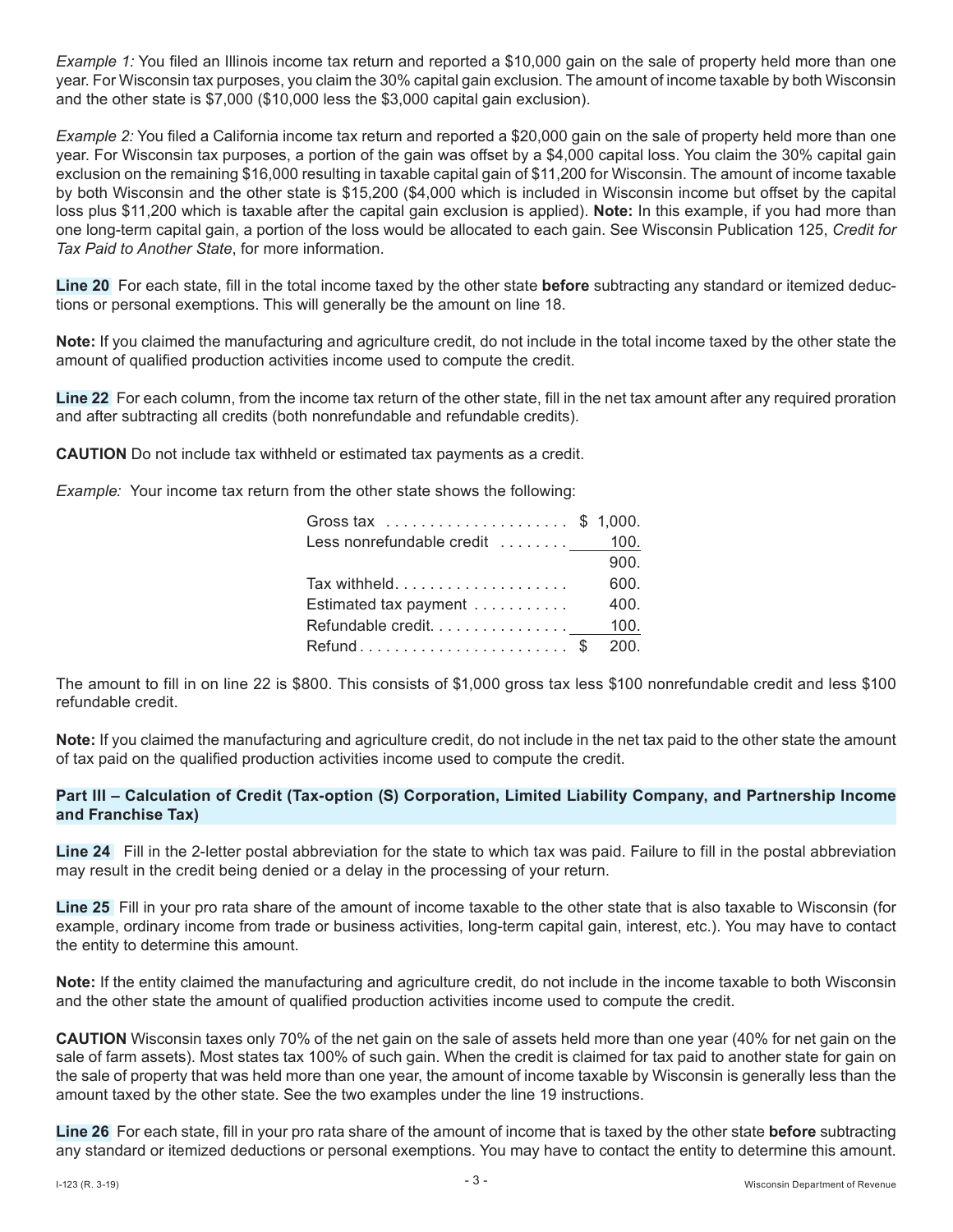**Note:** If the entity claimed the manufacturing and agriculture credit, do not include in the total income taxed by the other state the amount of qualified production activities income used to compute the credit.

**Line 28** For each column, from the income or franchise tax return of the other state, fill in the pro rata share of the net tax amount after any required proration and after subtracting all credits (both nonrefundable and refundable credits). You may have to contact the entity to determine this amount.

Enclose a copy of the Wisconsin Schedule 3K-1 or 5K-1 you received. If the partnership, LLC, or tax-option (S) corporation did not file a Wisconsin return, submit federal Schedule K-1 plus a statement from the partnership, LLC, or tax-option (S) corporation listing the states where tax was paid, the type of income that was taxed, and the amount of each state's tax allocable to you.

**CAUTION** Do not include tax withheld or estimated tax payments as a credit.

**Note:** If the entity claimed the manufacturing and agriculture credit, do not include in the net tax paid to the other state the amount of tax paid on the qualified production activities income used to compute the credit.

### **Part IV – Credit Allowed**

**Line 30** Fill in the amount of income taxable to both Wisconsin and the other state. This should include amounts entered on lines 19 and 25, but do not include the same amount twice.

*Example:* The income which is taxable to another state for which you paid an individual income tax and the entity paid an income tax is as follows:

| Type of Income              | Individual | Entity            |
|-----------------------------|------------|-------------------|
| Ordinary income<br>Interest | \$40,000   | \$20,000<br>5.000 |
|                             |            |                   |

 $\sim$ 

The income which is taxable to Wisconsin for which you paid an individual income tax is as follows:

| Type of Income              | Individual | Entity            |
|-----------------------------|------------|-------------------|
| Ordinary income<br>Interest | \$40,000   | \$40,000<br>5.000 |

You paid an individual income tax to the other state on \$40,000 of ordinary income of which the full amount was taxable to Wisconsin. The entity paid an income tax to the other state on a portion of this income. The entity also paid an income tax to the other state on the \$5,000 of interest income of which the full amount was taxable to Wisconsin and reported on your individual income tax return. This interest was exempt from taxation to the other state at the individual level. The amount to enter on line 30 is \$45,000 (\$40,000 of ordinary income plus \$5,000 of interest income).

**Line 31** Enter Wisconsin income as reported on line 13 of Form 1 or line 31 of Form 1NPR.

For Form 2:

- If the amounts on Form 2, lines 5 and 6b are equal to or greater than 0, add Form 2, lines 5 and 6b and enter this amount on line 31.
- If the amount on Form 2, line 5 is a negative amount and Form 2, line 6b is a positive amount, enter the amount from Form 2, line 6b on line 31.
- If the amount on Form 2, line 6b is a negative amount and Form 2, line 5 is a positive amount, enter the amount from Form 2, line 5 on line 31.

**Line 41** Fill in the amount of your credit from line 41 on line 31 of Form 1, line 56 of Form 1NPR, or line 12 of Form 2. Also fill in the 2-letter postal abbreviation for the state to which you paid the tax in the space to the left of the entry line on Form 1, 1NPR, or 2 (see **Exceptions** below). For example, if you paid tax to California, you would fill in CA in the space.

#### **Exceptions**

- If you paid tax to more than one other state, fill in the number **99** in the space instead of a 2-letter postal abbreviation.
- If you have an amount on line 3 of Schedule OS (capital gain/loss), fill in the number **88** in the space instead of the 2-letter postal abbreviation.